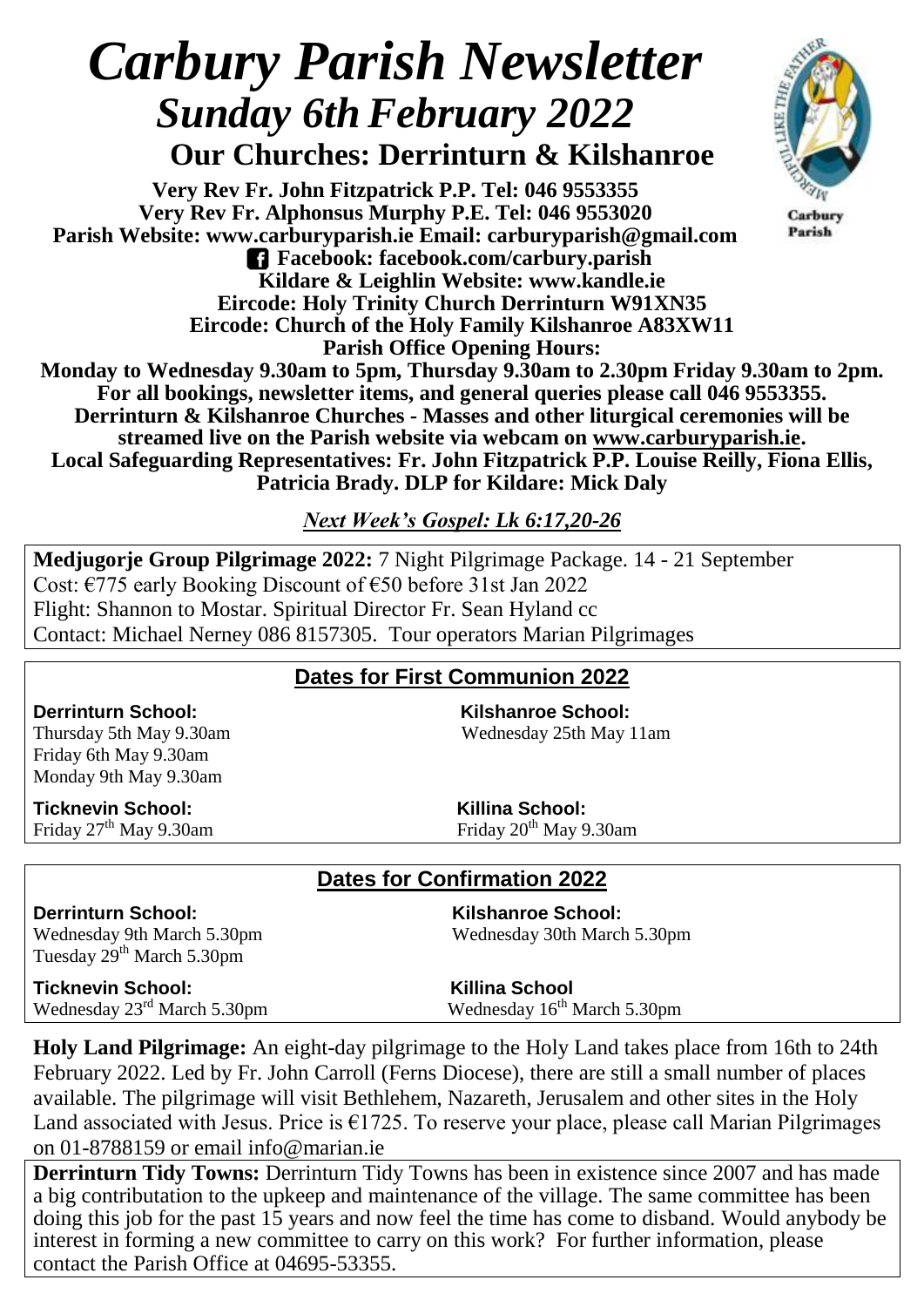| 2022                                          | <b>Derrinturn</b>                                                                       | <b>Kilshanroe</b>                                         |
|-----------------------------------------------|-----------------------------------------------------------------------------------------|-----------------------------------------------------------|
| Sat $5^{th}$ February                         |                                                                                         | <b>7.30pm</b> Mass for the                                |
| St Agatha                                     |                                                                                         | Living on the Mass Card<br>List. Barry Murphy, $13th$     |
|                                               |                                                                                         | Anniversary.                                              |
| Sun $6^{th}$ February                         | 11am Joan O'Rourke, Ballyshannon,                                                       |                                                           |
| Fifth Sunday in                               | Months Mind. Marcella Kearney, Birthday                                                 |                                                           |
| <b>Ordinary Time</b>                          | Remembrance.                                                                            |                                                           |
| Mon 7 <sup>th</sup> February                  | Adoration until 12 Midnight                                                             |                                                           |
| St Mel                                        | <b>9.30am</b> Mass for the Carers of the Parish.                                        |                                                           |
|                                               | Owen & Mary Dempsey, also                                                               |                                                           |
|                                               | Remembering the Deceased Members of<br>the Dempsey & Gill Families. Sean Logan,         |                                                           |
|                                               | 5 <sup>th</sup> Anniversary, also Jody Logan, Birthday                                  |                                                           |
|                                               | Remembrance.                                                                            |                                                           |
|                                               |                                                                                         |                                                           |
| Tues $8^{th}$ February                        | 9.30am No Mass.                                                                         |                                                           |
| <b>St Jerome Emiliani</b><br>and St Josephine |                                                                                         |                                                           |
| <b>Baknita</b>                                |                                                                                         |                                                           |
| <b>Wed <math>9^{th}</math> February</b>       | 9.30am No Mass.                                                                         | 9.00am Sean & Gertie                                      |
| St Teilo                                      |                                                                                         | Mullally, also their                                      |
|                                               |                                                                                         | Daughter Christine,                                       |
|                                               |                                                                                         | Anniversary. Nicholas &                                   |
|                                               |                                                                                         | Mary Moore, also their                                    |
|                                               |                                                                                         | Son Nicholas,                                             |
|                                               |                                                                                         | Parsonstown.                                              |
| <b>Thurs 10<sup>th</sup></b> February         | <b>9.30am</b> Jane & Michael Gaynor,                                                    |                                                           |
| <b>St Scholastica</b>                         | Anniversary.                                                                            |                                                           |
| Fri $11^{th}$ February                        | 9.30am Christina (Chrissy) Ennis,<br>Ballyhegan, 3 <sup>rd</sup> Anniversary.           |                                                           |
| Our Lady of Lourdes                           |                                                                                         |                                                           |
| Sat $12^{th}$ February                        |                                                                                         | <b>7.30pm Paddy &amp; Marie</b><br>Broe, Bal. Matt & Rita |
| <i>St Julian</i>                              |                                                                                         | Flanagan, Thomastown,                                     |
|                                               |                                                                                         | Anniversary.                                              |
| Sun $13^{th}$ February                        | <b>11am</b> Mary Balfe, Killina, also all the                                           |                                                           |
| Sixth Sunday in                               | Deceased Members of the Murphy Family.                                                  |                                                           |
| <b>Ordinary Time</b>                          | Eamon, Jane & Michael Pender,                                                           |                                                           |
|                                               | Ticknevin, Anniversary, also Frances                                                    |                                                           |
|                                               | O'Reilly, Ballinakill. Michael Rossiter,<br>Anniversary. Claire Smyth, 10 <sup>th</sup> |                                                           |
|                                               | Anniversary, also Her Grand-daughter                                                    |                                                           |
|                                               | Robyn Dunne, Remembrance Mass.                                                          |                                                           |
|                                               | Patrick & Elizabeth Carberry, Anniversary.                                              |                                                           |
|                                               |                                                                                         |                                                           |

**Eucharistic Adoration for Vocations:** If we have no Priests, we have no Eucharistic. We need to pray for vacations. There will be a Holy Hour every Thursday evening from 7-8pm in Holy Trinity Church Derrinturn. You are greatly needed! "The Church and the world have a great need of Eucharistic Adoration"(Pope John Paul II)

**Ardkill and Templedoath Cemeteries:** There will be an Annual General meeting in Carbury GAA on Friday  $11^{th}$  February at 8pm, all are welcome.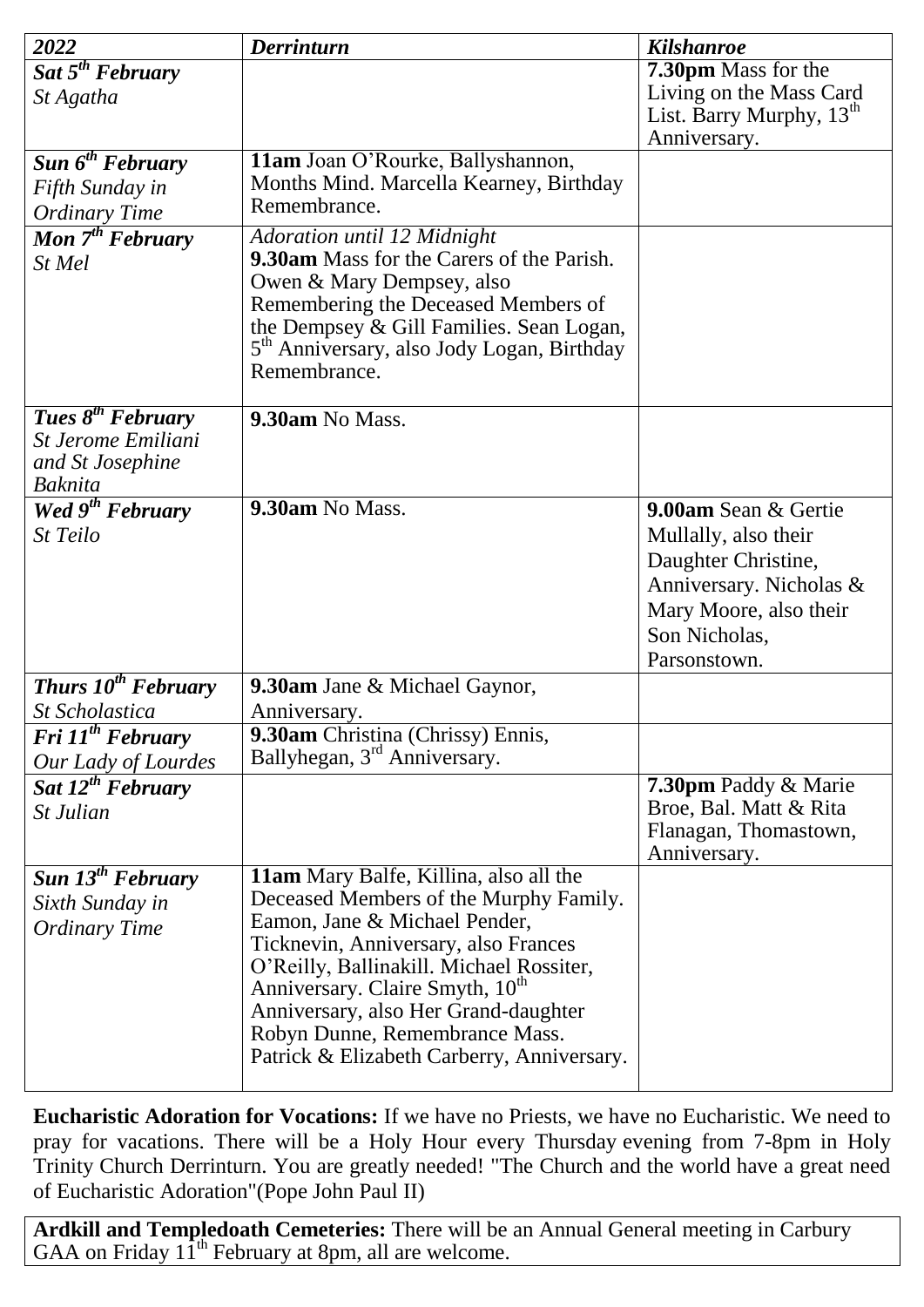| Kilshanroe Eucharistic Ministers & Readers for Saturday 12th of February |                |                               |  |  |
|--------------------------------------------------------------------------|----------------|-------------------------------|--|--|
| <b>Mass Time</b>                                                         | <b>Readers</b> | <b>Eucharistic Ministers</b>  |  |  |
| Saturday 7.30pm                                                          | Cyril Regan    | Kathleen Dempsey & Owen Smith |  |  |

| Derrinturn Eucharistic Ministers & Readers for Sunday the 13th of February |                  |                                       |  |  |
|----------------------------------------------------------------------------|------------------|---------------------------------------|--|--|
| <b>Mass Time</b>                                                           | <b>Readers</b>   | <b>Eucharistic Ministers</b>          |  |  |
| Sunday 11am                                                                | Paddy Fitzsimons | Bernadette Connolly & Courtney Pender |  |  |

*Mass Bouquets:* are available in the usual outlets and from the Parish Office. The Parish opening hours are 9.30am to 5pm Monday to Wednesday, 9.30am to 2.30pm Thursday, 9.30am to 2pm Friday.

| <b>Collections for Saturday 29th and Sunday the 30th of January</b> |               |                          |               |  |  |
|---------------------------------------------------------------------|---------------|--------------------------|---------------|--|--|
| Collections                                                         | <b>Amount</b> | <b>Collections</b>       | <b>Amount</b> |  |  |
| Derrinturn Basket                                                   | €300.00       | Development              | €1,060.00     |  |  |
| Kilshanroe Basket                                                   | €230.00       | <b>Christmas Station</b> | €30.00        |  |  |
| Mass Cards                                                          | €1,529.00     | Christmas Day            | €335.00       |  |  |
| <b>Autumn Collection</b>                                            | €30.00        | Peters Pence             | €5.00         |  |  |

*Carbury GAA Lotto* took place on Monday the 31st of January, the Lotto numbers drawn were, 7, 8, 14, 23, and the bonus ball was 11. There was 1 winner of the match 3, who won  $\epsilon$ 200. Next week's draw takes place Monday the 7th of February. Next week's Jackpot is €12,800.

**Who Cares?** Is a new information booklet that aims to support and empower carers of people with cognitive impairment/dementia in Laois/Offaly on their caring journey and help them access relevant supports and services that they may require locally and nationally at various times along the route. It also has information that would be of relevance to all carers. This information booklet will be available through both the Alzheimer's Society, (087) 3210642, Family Carers Ireland (057) 932 2920 as well as in local libraries and on the HSE both Laois and Offaly County Council websites for those who were unable to secure copies.

**"NEED TO TALK..."** No cost face-to-face counselling service available at ACDAL Allenwood Funding is limited. Our service will therefore be provided on a first - come first - served basis For further information, please contact Alison on 045-870 804

All calls and enquiries will be treated with the upmost respect and confidentiality Our therapists are fully qualified and experienced psychotherapists and are accredited by the Irish Association for Counselling and Psychotherapy (IACP). There are still spaces available for this free counselling service.

## **Parish Donation Envelopes:**

We are looking for volunteers to help distribute the remaining envelopes to the following areas. Drehid, Collinstown, Derrinturn, Dreenane, Ballyhegan, Clonkeen, Ticknevin, Rathmore, & Parsonstown. If you would like to volunteer, please call the Parish Office on 04695- 53355 or email carburyparish@gmail.com, your help would be greatly appreciated.



**Carbury GAA Club:** Membership is now open for 2022 season; this includes the Social and the Walking Membership. You can now Register on – line by going to Carbury-GAA@clubforce.com and following the instructions there. The Committee ask that you register as soon as possible to help reduce the delay in processing memberships. Looking forward to a successful 2022 for us all.

**The Book of Tributes to the Late Fr. Jimmy Doyle:** are available in the usual outlets and the Parish Office, if anyone would like to purchase one, they are  $£12.99$ .